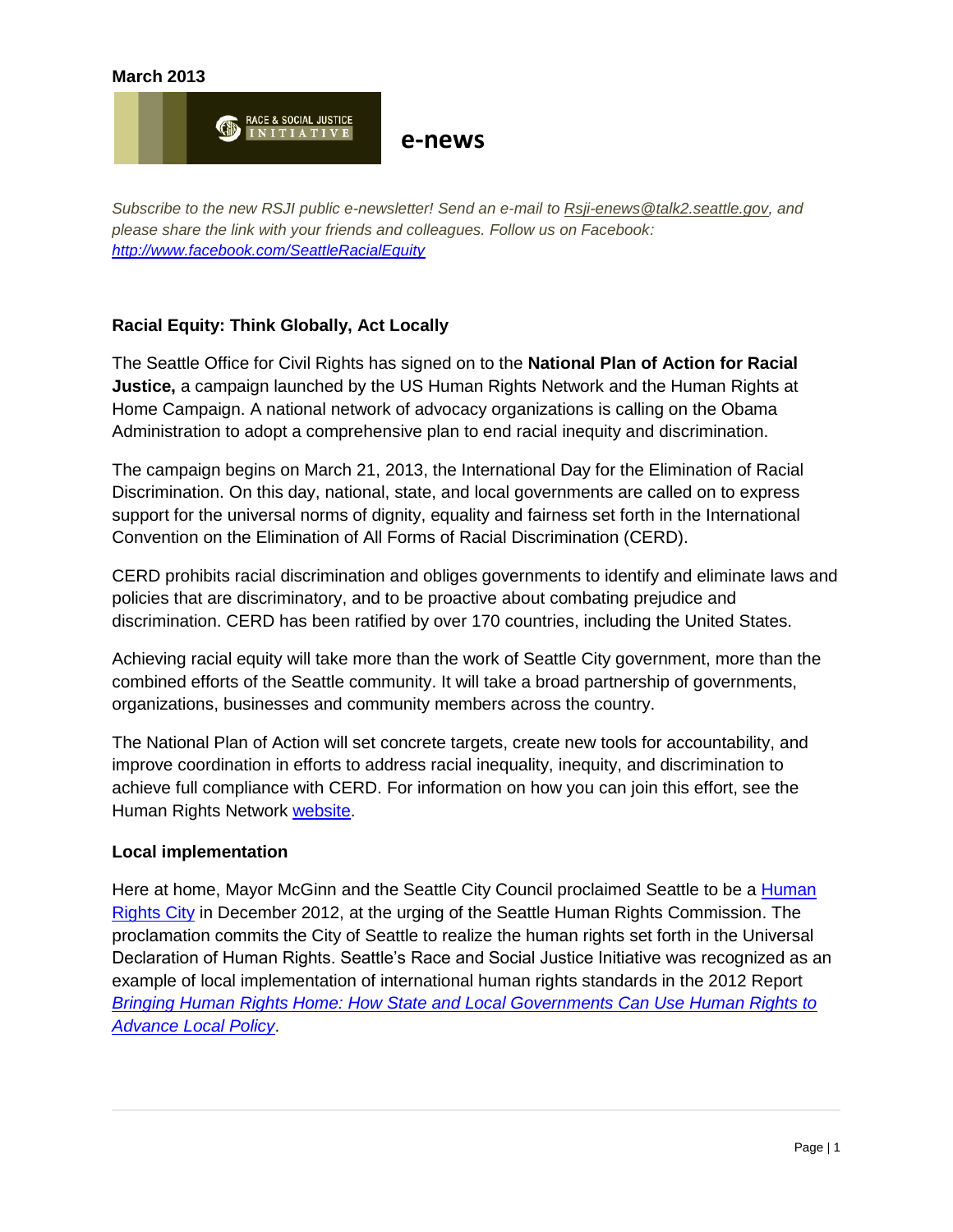# **Prioritize racial equity: Seattle Public Schools to host meetings on its Strategic Plan update**

Here's the good news: we have the opportunity to make racial equity a clear priority of the Seattle School District as it updates its current Strategic Plan, *Excellence for All*.

Here's some more good news: the District has scheduled five community meetings to share information and ask for public comments about updating the District's Strategic Plan. These meetings are a great opportunity for community members to ask the District to make that priority a reality – including the District's commitment to develop clear goals, strategies and timelines for eliminating racial inequity.

The community meetings will be held:

- **Monday, April 1, 6:30-8:30 p.m.**, at Eckstein Middle School auditorium, 3003 N.E. 75th St. (Interpreters available in Spanish, Somali, Vietnamese, Amharic and Tigrigna).
- **Tuesday, April 2, 6:30-8:30 p.m.**, at Chief Sealth International High School auditorium, 2600 S.W. Thistle (Interpreters available in Spanish, Somali, Vietnamese, Chinese, Tagalog, Amharic).
- **Saturday, April 6, 10 a.m.-noon**, at Garfield High School commons, 400-23rd Ave.(Interpreters available in Spanish, Somali, Vietnamese, Chinese, Tagalog, Amharic and Tigrigna).
- **Monday, April 8, 6:30-8:30 p.m.**, at Ballard High School commons, 1418 N.W. 65th St. (Interpreters available in Spanish and Somali).
- **Tuesday, April 9, 6:30-8:30 p.m.**, at Aki Kurose Middle School lunchroom, 3928 S. Graham St. (Interpreters available in Spanish, Somali, Vietnamese, Chinese, Tagalog, Amharic and Tigrigna).

What do some of these clear goals look like? End racial inequity in student discipline and special education. Ensure equitable access to advanced placement. Hire and retain qualified teachers of color. Ensure that schools with the greatest needs receive more resources. Give teachers training to better understand racism in Seattle today.

These goals are not new; the community has long called for them. What's different is getting the District's stated commitment, and the community's opportunity to urge the District to transform general goals into specific strategies.

The District expects to introduce the updated Strategic Plan to the School Board at the June 19 Board meeting for action at the July 3 Board meeting. The updated plan will guide academic and operational priorities for the next three to five years and include ongoing benchmarking to measure the District's performance. To learn more about the District's Strategic Plan [please](http://www.seattleschools.org/modules/cms/pages.phtml?pageid=192404&sessionid=00c7260b29ee3636517192ddd0d858c5&t)  [click here.](http://www.seattleschools.org/modules/cms/pages.phtml?pageid=192404&sessionid=00c7260b29ee3636517192ddd0d858c5&t)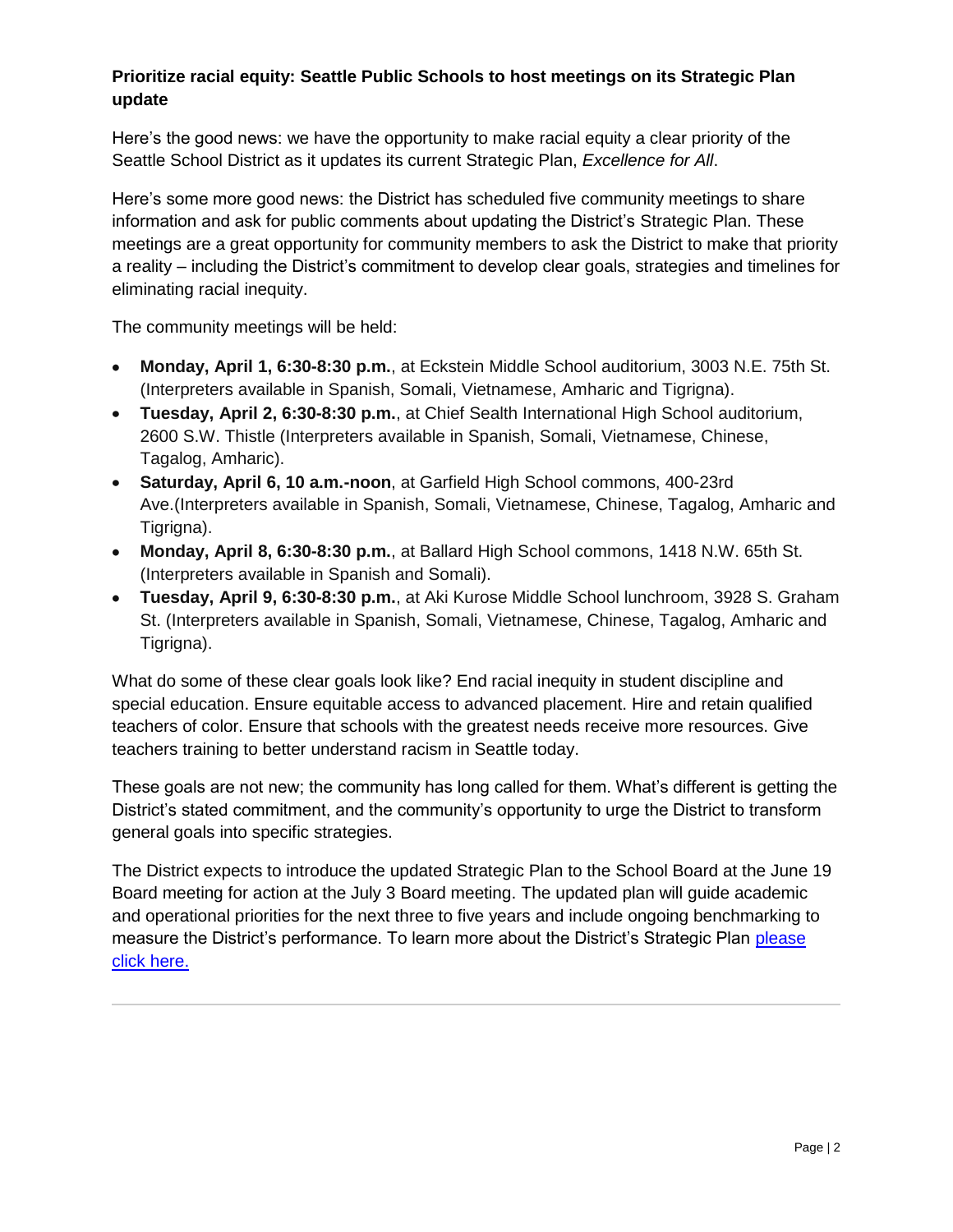# **First annual review looks at the science of implicit bias**

The Kirwan Institute for the Study of Race and Ethnicity has released the inaugural edition of its ["State of the Science Review of Implicit Bias Learning.](http://kirwaninstitute.osu.edu/docs/SOTS-Implicit_Bias.pdf)"

"Examining implicit bias research is important for all who work for racial justice because of the rich insights into human behavior that this work generates," says the Report's Introduction. The Institute's goal is to provide a comprehensive, accessible resource on implicit bias and highlight recent research findings and trends in the field.

# **City investigating allegations of improper payment of wages to construction workers**

# *Allegations involve City-financed affordable housing projects*

The Seattle Police Department is conducting an active criminal investigation into allegations of improper payment and treatment of workers at affordable housing construction projects that have received City funding.

"Workers deserve fair and humane treatment on the job and a chance to build a better life for themselves and their families," said Seattle Mayor Mike McGinn. "These are very serious allegations, and the Seattle Police Department will aggressively pursue this investigation."

Based on information obtained by the City's contract analyst, allegations of inadequate payment of wages to workers was uncovered in August and September on two affordable housing projects under construction at that time. Additional allegations have been made regarding wages and worker conditions on two additional housing projects, expanding the investigation. Evidence was forwarded to the Seattle Police Department, which has begun a criminal investigation into these allegations.

Since the allegations surfaced, the Mayor's Office has been working with the Office of Housing, Department of Finance and Administrative Services, Office of Immigrant and Refugee Affairs, and Seattle Office for Civil Rights to evaluate systems in place for monitoring and compliance. The Mayor's Office has also brought to the table nonprofit affordable housing developers, trade unions and stakeholders to solicit their feedback. At the conclusion of the first round of discussions, stakeholders agreed to convene their members to develop ideas on how to address these issues in new ways. They will work collaboratively with the City to explore improvements to our compliance and monitoring requirements to help detect and prevent worker exploitation.

[Click here for the full Mayor's Office 3/5/13 press release.](http://mayormcginn.seattle.gov/city-investigating-allegations-of-improper-payment-of-wages-to-construction-workers/)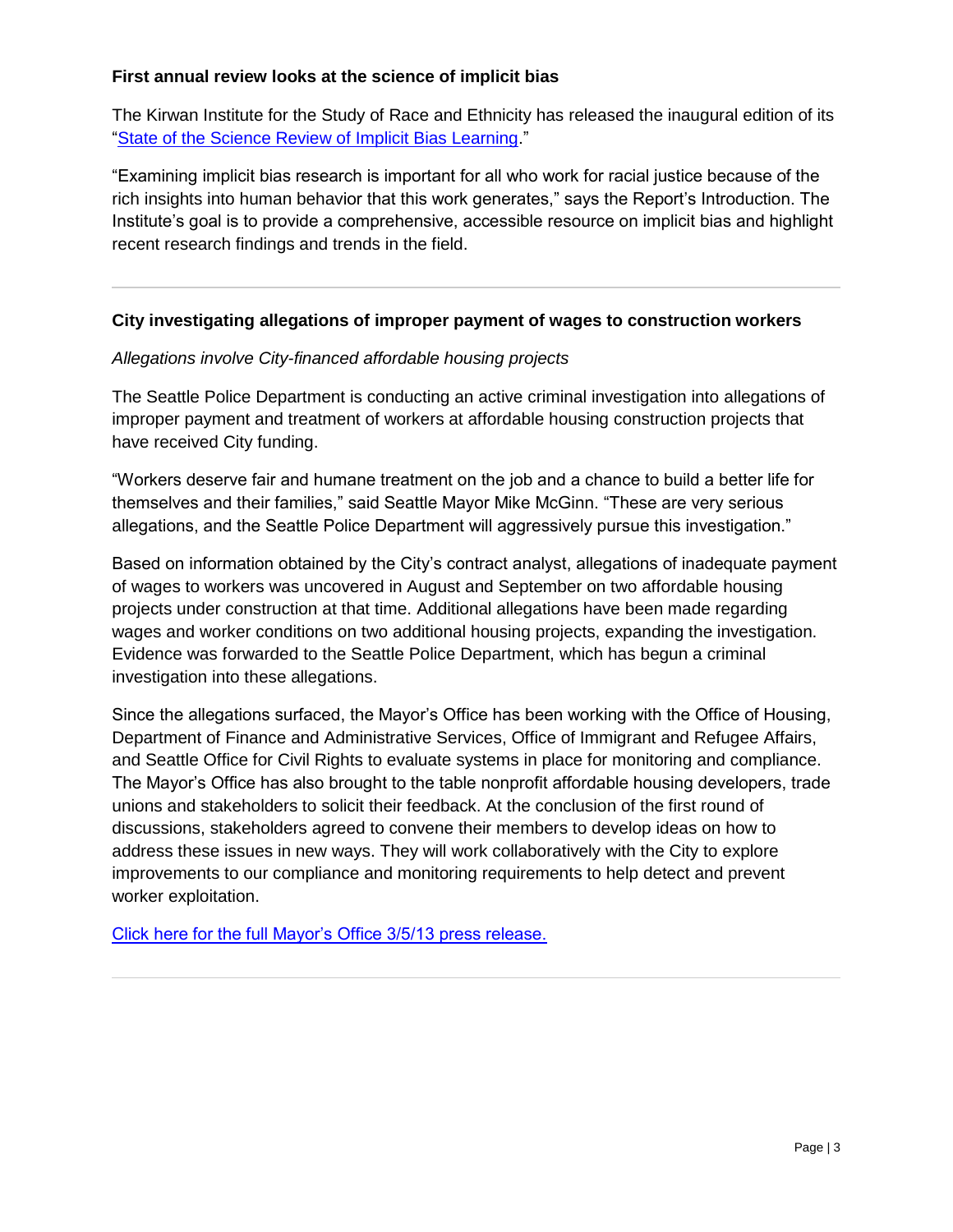# **College Bound Scholarships for 7th and 8th graders**

The College Bound Scholarship program promises tuition and a small book allowance for [income-eligible](http://www.wsac.wa.gov/PayingForCollege/FinancialAid/OpportunityPathways/CollegeBound/EligibilityApplication/IncomeChart) students who sign up in the  $7<sup>th</sup>$  or  $8<sup>th</sup>$  grade and successfully apply to a higher education institution when they graduate high school. Students may sign up in the  $7<sup>th</sup>$  or  $8<sup>th</sup>$ grade, and need only apply once.

# **The deadline for all applicants is by June 30 at the end of their 8th grade year.**

Choose a link below to see information for: **[Middle School Students & Families](http://www.wsac.wa.gov/PreparingForCollege/CollegeBound/MiddleSchool) [High School Students & Families](http://www.wsac.wa.gov/PreparingForCollege/CollegeBound/HS_Students)**

# **KUDOS!**

# **To Jacque Larrainzar for new RET Toolkit trainings for Seattle Parks**

*Hi Julie, this is a quick note to let you know how much we (leadership, management and the RSJI Change Team) at Seattle Parks appreciate the professional, stimulating, and customer friendly training presentations conducted by Jacque on the new RET.*

*I have been with Jacque now in training our Finance Division management team, the RSJI Change team, and our Planning and Development Management team and she has done a stellar job not just teaching us but responding to the many questions we had about the toolkit. I just want to say that these trainings are useful and will make a positive impact in helping us work toward eliminating racial inequity and providing programs and services that are accessible for those that have been left out by institutional and structural racism. Please pass on our gratitude to Jacque.*

*Thanks very much to you and your team for championing the RSJI!*

Charles Ng, Manager Contracts Administration and Support Office Seattle Parks and Recreation

# **To Julie Nelson and Glenn Harris for Race: Power of an Illusion Training**

*Hi Julie and Glen,*

*The "Race: Power of Illusion" training last week was wonderful. There were some new things for me and there were others that gave me a different perspective. It is amazing to see how decisions made generation(s) ago still make a difference in people's everyday lives. I was surprised to know the discrimination in housing and the impact on people's wealth that cascades down to future generations.* 

*The material was great and it was put together well. Thank you for your hard work in making it happen. -* Shree Ram Dahal, Immigration and Refugee Commission